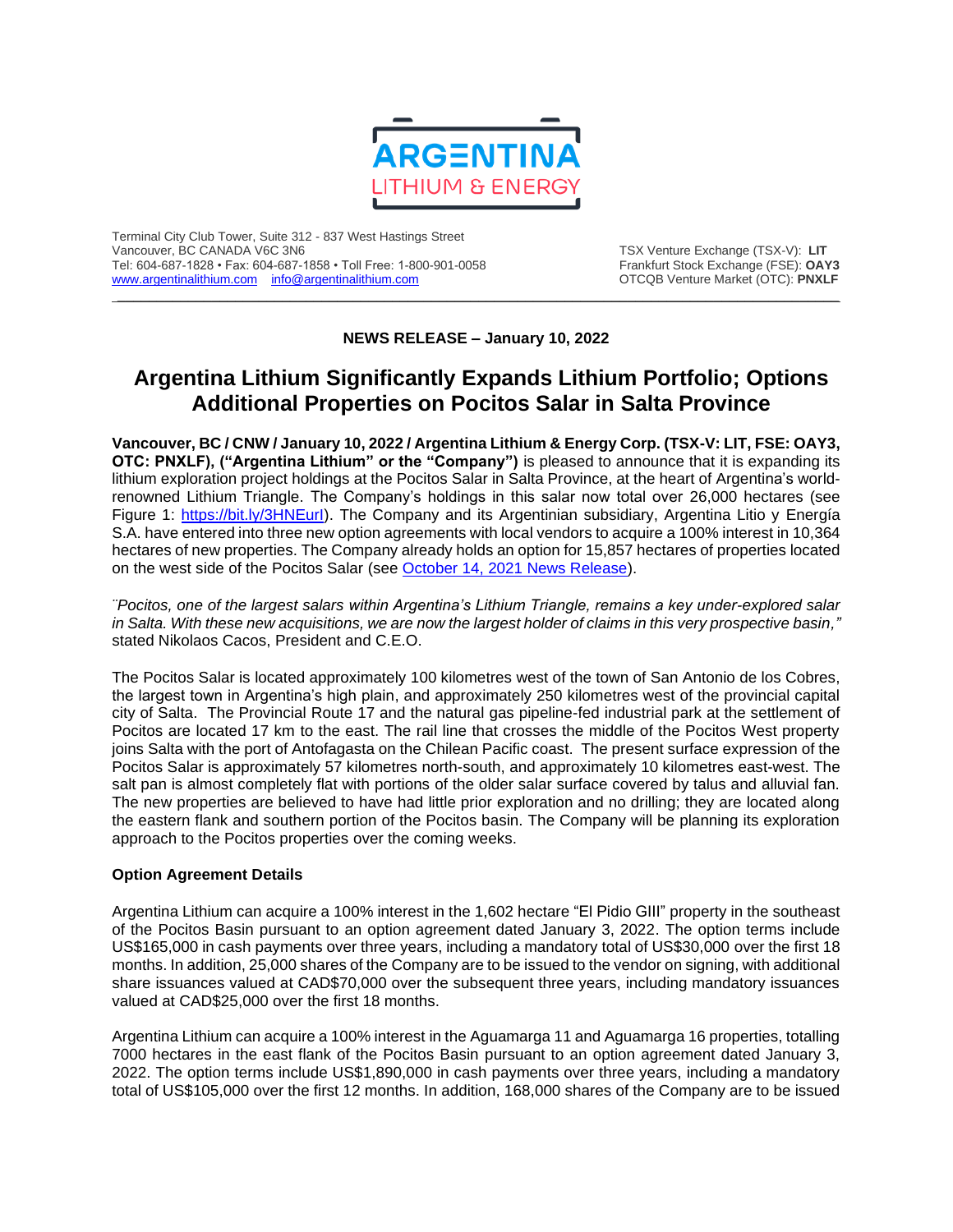to the vendor on signing, with additional share issuances valued at CAD\$651,000 over the subsequent three years, including a mandatory issuance valued at CAD\$126,000 after twelve months.

The obligations of the Company under the two above-mentioned option agreements are subject to the approval of the TSX Venture Exchange (the "**Exchange**").

The number of common shares of the Company issuable under the option agreements are calculated based on the discounted market price of the Common Shares on the Exchange on the business day immediately prior to the date of this news release. All shares issued pursuant to the terms of the option agreements are subject to a hold period under applicable securities laws for a period of four months from the date of issuance.

The third agreement dated January 6, 2022, gives Argentina Lithium the option to earn a 100% interest in five properties totalling approximately 1,762 hectares at the Pocitos Salar ("the Ramos Properties" see Figure 1). The option terms include mandatory payments totalling US\$150,000 in the first year, followed by US\$550,000 2 years after signing.

## **Qualified Person**

The contents of this news release have been reviewed and approved by David Terry, Ph.D., P.Geo., a Qualified Person as defined in National Instrument 43-101.

## **About Argentina Lithium**

Argentina Lithium & Energy Corp is focused on acquiring high quality lithium projects in Argentina, and advancing them towards production in order to meet the growing global demand from the battery sector. The management group has a long history of success in the resource sector of Argentina, and has assembled a first rate team of experts to acquire and advance the best lithium properties in the world renowned "Lithium Triangle". The Company is a member of the Grosso Group, a resource management group that has pioneered exploration in Argentina since 1993.

ON BEHALF OF THE BOARD

*"Nikolaos Cacos"*

Nikolaos Cacos, President, CEO and Director

For further information, please contact: Corporate Communications Tel: 1-604-687-1828 Toll-Free: 1-800-901-0058 Email: [info@argentinalithium.com](mailto:info@argentinalithium.com)

\_\_\_\_\_\_\_\_\_\_\_\_\_\_\_\_\_\_\_\_\_\_\_\_\_\_\_\_\_\_\_



*Neither TSX Venture Exchange nor its Regulation Services Provider (as that term is defined in policies of the TSX Venture Exchange) accepts responsibility for the adequacy or accuracy of this release.* 

*This news release may contain forward-looking statements. Forward-looking statements address future events and conditions and therefore involve inherent risks and uncertainties. All statements, other than statements of historical fact, that address activities, events or developments the Company believes, expects or anticipates will or may occur in the future, including, without limitation, statements about the closing of the transactions contemplated in the option agreements and Exchange approval of the option agreements; the Company's plans for its mineral*  properties; the Company's business strategy, plans and outlooks; the future financial or operating performance of the Company; and future *exploration and operating plans are forward-looking statements.* 

*Forward-looking statements are subject to a number of risks and uncertainties that may cause the actual results of the Company to differ materially from those discussed in the forward-looking statements and, even if such actual results are realized or substantially realized, there can be no assurance that they will have the expected consequences to, or effects on, the Company. Factors that could cause actual results or events to differ materially from current expectations include, among other things: the inability to obtain Exchange approval to the option agreements; he impact of COVID-19; risks and uncertainties related to the ability to obtain, amend, or maintain licenses, permits, or surface*  rights; risks associated with technical difficulties in connection with mining activities; and the possibility that future exploration, development or